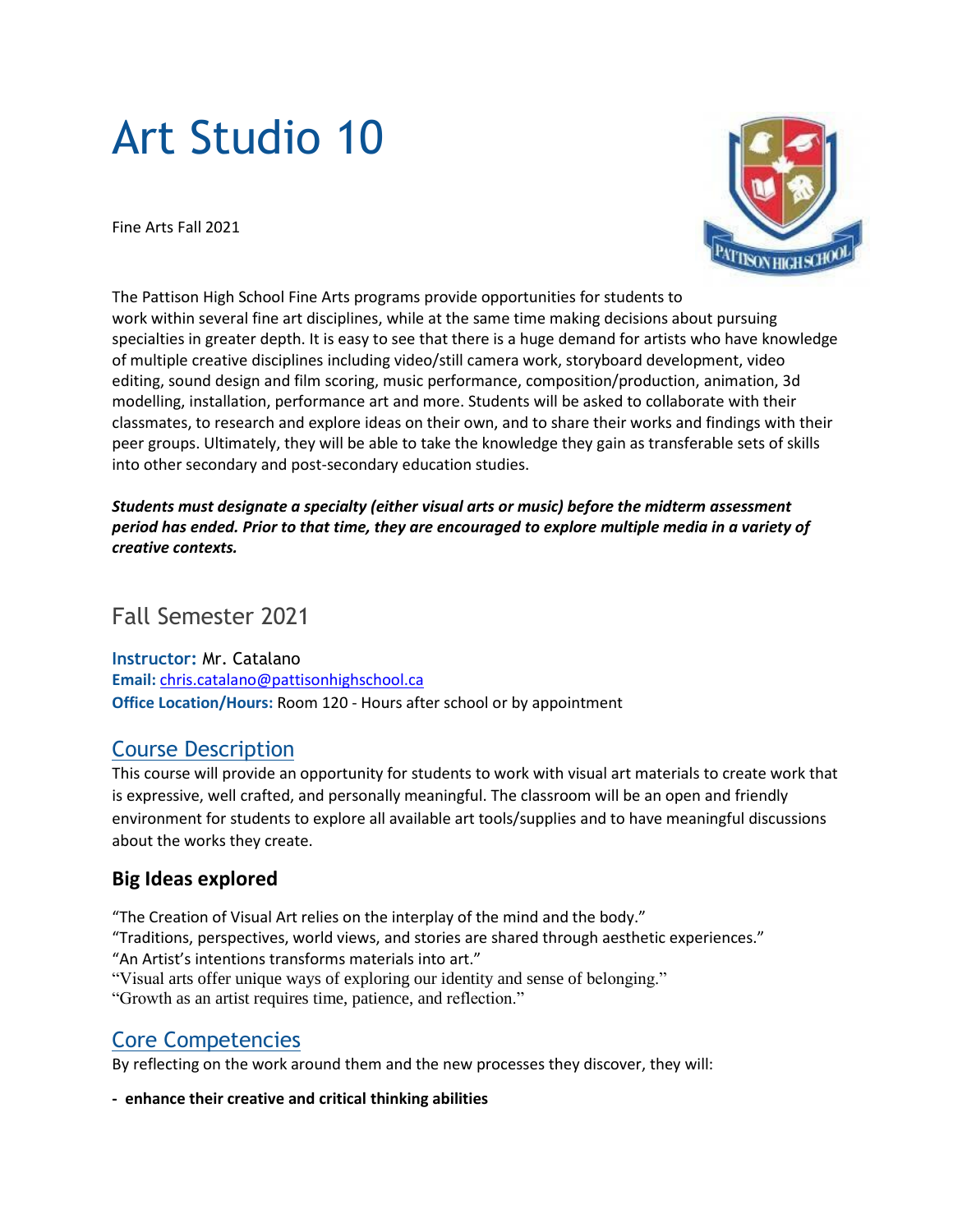- **become increasingly more self-aware and socially responsible**
- **increase awareness of important visual art concepts from their own and other cultural backgrounds**
- **- develop communication skills through analysis and discussion of their own work and the works of their classmates**
- **- recognize that visual art appreciation can impact personal growth**
- **- be introduced to new aspects of the English language through the learning of visual art terminology**
- **- develop problem solving/analysis skills to do with measurement, scale, proportion and perspective**

Students will be given opportunities to use both self and peer assessment tools (self-reflection questionnaires that address both core and curricular competencies, group discussions of student work) and to guide inquiries into local and international First Nations' forms of artistic tradition/culture (incorporating first nations learning principles into art processes/research/reflection).

# Curricular Competencies

#### **Students will: Explore and create**

- Create artistic works using sensory inspiration, imagination, and inquiry
- Explore artistic possibilities and take creative risks
- Express meaning, intent, and emotion through visual art

#### **Reason and Reflect**

- Describe and analyze how artists use materials, technologies, processes, and environments in art making
- Develop personal answers to aesthetic questions

#### **Communicate and Document**

- Document, share, and appreciate works of art in a variety of contexts
- Create artistic works that demonstrate personal, cultural, and historical contexts
- Demonstrate respect for self, others, and place

#### **Connect and Expand**

- Explore First Peoples' perspectives and knowledge, other ways of knowing, and local cultural knowledge through artistic works

- Create artistic works that demonstrate personal, cultural, and historical contexts

## Evaluation Scheme

**40%- Projects:** weekly projects culminating in midterm and final online portfolios Compositional strategies should be evident in all work. Work should also be carefully presented and fully documented with work titles and short descriptions of processes used.

**30%- Process- engagement in classroom activities, collaboration/cooperation with classmates to ensure a stimulating and productive working environment, studio practices and maintenance: 20%- Self Assessments: written reflections on processes and methods learned**